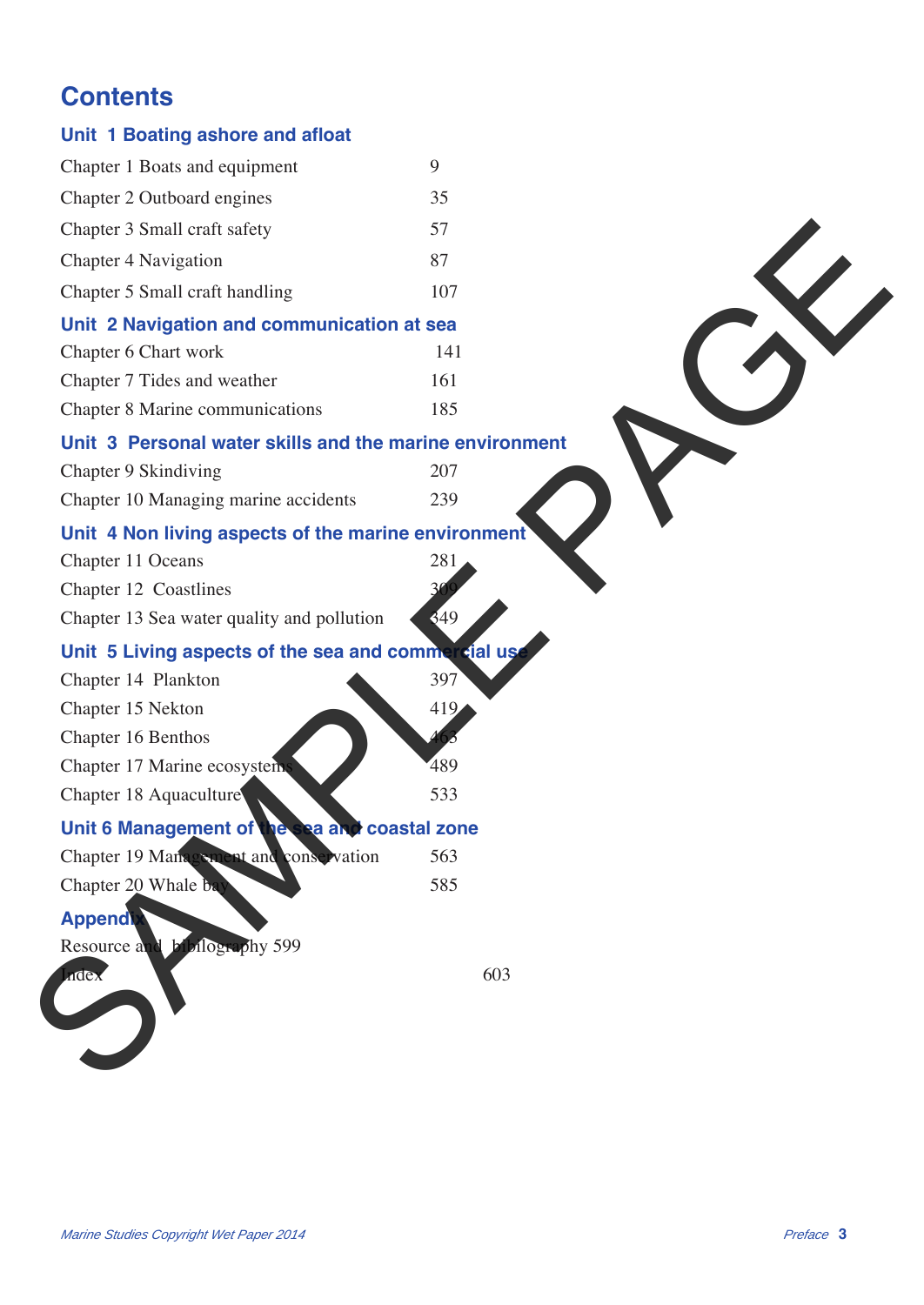### **Editorial and design**

Peter Stannard- Firefly Productions, Bill Stapp -Green project, Alastair Mitchell AYF, Paul Threlfall - Australian Maritime Safety Authority Canberra, John Taylor OTC Maritime, Jill Green Nerang Arts and Graphics, Derek Foster - Avicennia Enterprises, Richard Harris - AMSA, Dawn Couchman and Staff at DPI, Geoff Mercer - Department of Conservation and Land Management WA, Len Zell - Marine Educator Armidale, Jane Virtue - Coochiemudlo Sailing School, Thelma Moffatt, Rob Heaney and Shirley Heaney.

#### **Research papers and materials**

Don Alcock - Great Barrier Reef Marine Park Authority, Department of Environment and Heritage, Mackay Air Sea Rescue, Don Fee- Yeppon Newsagency, John Taylor - OTC Maritime, Alan Perry - Hervey Bay Senior College, CSIRO , Angus Jackson, Sam Smith, Hobart Division of Oceanography, Dawn Couchman - DPI, Don Tennant - Marine Board Qld, Bob Critchley - Bowen State High School, Graham Nash Kawana Waters State High School, Dave Olreichs - Department of Transport, TAFE NSW for photographs and text, Phil Bishop - Nerang State High School, Al Greenfiel , Queensland University of Technology, Fish Promotions, Kathy Steggels, John Maloney, Paul Sumpter, Dave Mitchell, John and Meg Kennedy, Michael Michie - Channel Is Field Study Centre, Keith Enchielmier, Qld Department of Conservation and the Environment, Fantasia Cruises, Malc

### **Illustrations and photography**

Neville Coleman, Brothers Neilson, Cressi sub, Sea World Australia, Selbys Scientific, John Taylor - OTC Maritime, Neil Solomons, Avon Safety Marine, Bill Templeman, Reid Books, NAUI Australia, Jan and Barry Alty, Gold Strike., Creg Smith, Australian Surf Life-saving Association, Noel Gillin Royal Australian Navy Hydrographic Service, John Brown Mariner M<br>Power, Woodridge, Peter Stevens, Jan Neil, James Young, Bob Ellis, TAFE Publications Sydney, Great Barri Power, Woodridge, Peter Stevens, Ian Neil, James Young, Bob Ellis, TAFE Publications Sydney, Great Barrier Reef Marine Park<br>Authority, Queensland Department of Transport, RDF Liferafts, William Stapp Michigian State Univer Authority, Queensland Department of Transport, RDF Liferafts, William Stapp Michigian State University Tellermans, John Broadfoot, Jan Thornton, Kelvin Rodgers, Tertius DeKluyver - Sea World, Perry Kalgan - Jan Stark SHS, Ian<br>Gibbs - Mackav Air Sea Rescue, Greenpeace, Great Barrier Reef Marine Park Authority, CSHCO Marine L Gibbs - Mackay Air Sea Rescue, Greenpeace, Great Barrier Reef Marine Park Authority, CSIRO Marine I of Queensland Press, Department of Conservation and Land Management CALM WA, Australian Government Publishing Service,<br>AAP, Education Department of SA, Queensland Transport, Gold Coast City Courcy, Quicksilver - Cairus, Fi AAP, Education Department of SA, Queensland Transport, Gold Coast City Council, Quicksilver - Cair Branch, GME Australia, Reid Books, ASLA - Australia, Project Reef Ed, Trevor Long - Sea W

### **Teachers who trailed materials**

Terry Balsom, Dennis Bridger, Steven Byers, Carol Clavery, Cyril Compal, Tony Failes, Mark Warne, Jill Green, Rod Waldon, Bill Dobbie, Sue Cerato, Ann Summers, David Kopelke, Ann Kenny, Carlam Mitchell, Greg Mark G, Steve Bill Dobbie, Sue Cerato, Ann Summers, David Kopelke, Ann Kenny, Graham Mitchell, Greg Martin, Greg Martin, Rodrig Martin, Peter Martin, Peter Martin, Peter Martin, Peter Martin, Peter Martin, Peter Martin, Peter Martin, Pe Waldon, Lisa Virtue, Dave Reid, Jim Redfield, John Howard, Vera Weitsz, David Gorwin, Stana Hodge, Alan Perry, Margaret<br>Evans, Meran Kilgour and Carol Clavery and the pre-service teachers of Canz McRobbie's 1991 class. Evans, Meran Kilgour and Carol Clavery and the pre-service t

#### **Thanks**

My thanks go to the teachers and students at Gladstone and Benowa State High Schools who persevered with my crazy ideas and<br>lessons in the beginning and to the Schools Commission in 1979 for granting the GOSP program a boa lessons in the beginning and to the Schools Commission in 1979 for granting the GOSP program a boat and marine studies equipment. Thanks to the inspectors and septer-officers the Education Department who promoted Marine St efficers in the Education Department who promoted Marine Studies especially Cyril Connell. Thanks to the Brisbane Education Centre Staff - John Quinlan, Judy Zolecki and STAQ for helping me start with those early publications. Thank you Len Lyl for all your work while you were at GBRMPA. Thanks to those early publications. Thank you Len Zell for all your work while you were at GBRMPA. Thanks to the STEP, PEP and TAFE/<br>Secondary co-ordinators who helped in serate the community studied philosophies that have become so nmunity standard philosophies that have become so much part of Chapters 1-10 especially Ken Gilbert, Bill Dobbie, Sue Oats, Kelvin Rodgers, Carol Clavery, Jill Agnew and Gwen Lane. Thanks Board of Senior Secondary School Studies and your committees for conferences and syllabus backup especially John Pitman. Thanks to the guys at QUT Kelvin Grove Campus for reading my early work and making extremely useful suggestions. Thanks to Fabian Fay<br>of Sea World, who gave me my **thanks to face to the face of the season** thanks for all those people an ultancy so that I could buy a computer. Thanks for all those people and Government Department Officers who let me reproduce so many of the photographs and illustrations in the first edition. Thanks to MESA and its members who activities conferences newsletters and group meetings omote **Warine Studies in their Sea Week activities, conferences, newsletters and group meetings.** Thanks to my dedicated consultancy is am who really helped me in the final hectic stages of pre-publication especially Col Reinhardt. Thanks to the schools who bought all the pre-publication copies - even those draft copies with their early ideas and problems. Thank you Apply Mac II cx and PLI for no system failures and Freehand 2, Pagemaker 4 ac IIcx and PLI for no system failures and Freehand 2, Pagemaker 4 and Lazerwriter IINT for a trouble fr New York Columbus 2002<br>
SAMPLE PAGE AND A CONTRACT CONTRACT CONTRACT CONTRACT CONTRACT CONTRACT CONTRACT CONTRACT CONTRACT CONTRACT CONTRACT CONTRACT CONTRACT CONTRACT CONTRACT CONTRACT CONTRACT CONTRACT CONTRACT CONTRACT

y thanks to my family and especially Paula for her great moral support.

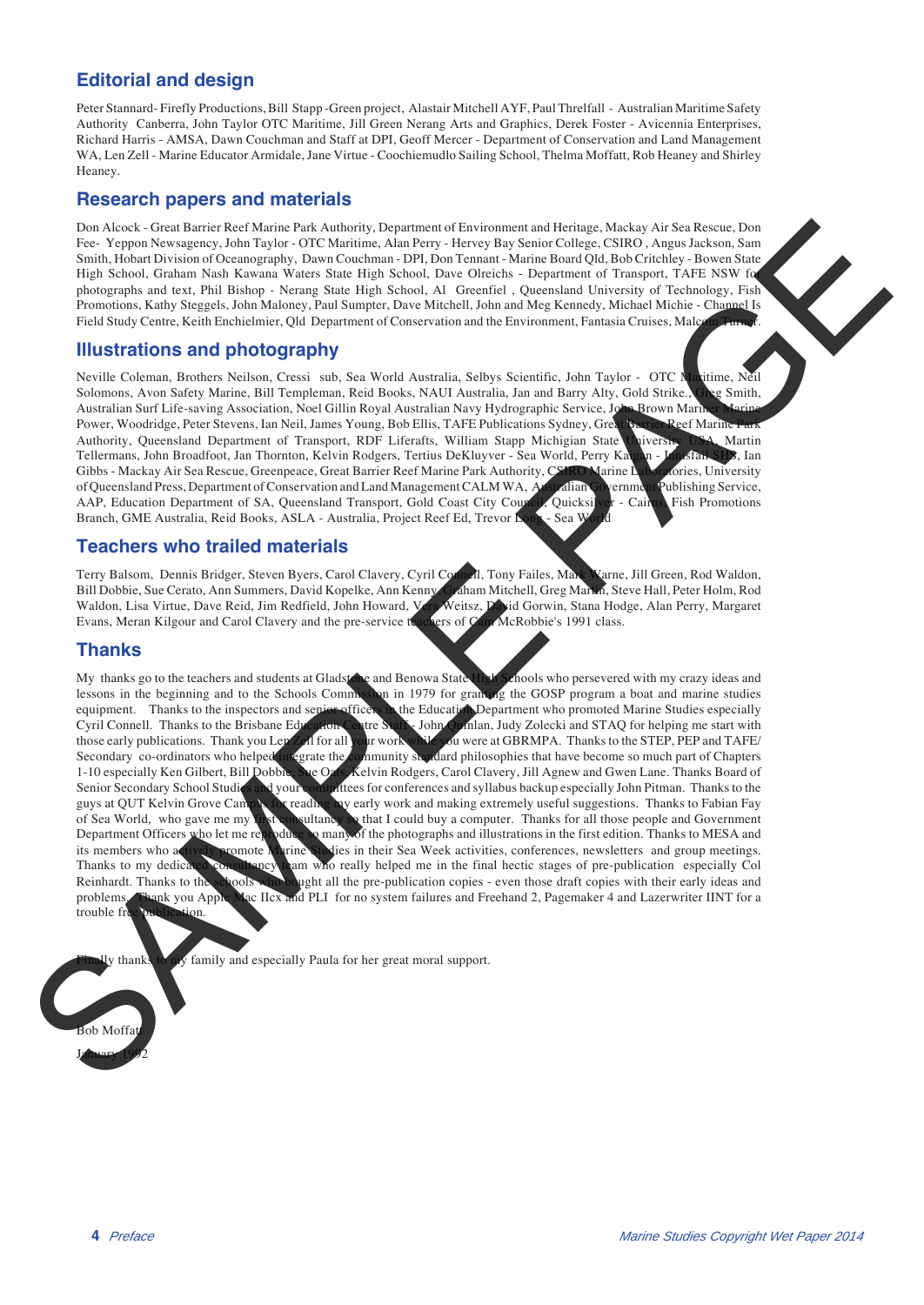### **Consultants**

**Dave Claridge**

*Maryborough SHS*

**Bruce Heyer** *Gympie SHS*

**Geoff Jensen**

*Innisfail SHS* **Dave Mason**

*Heatley SHS*

**Hans Telford** *NAUI Australia*

**Terry Morrison**

*NAUI Australia*

**Ward Nicholas** *Rochedale SHS*

**Geoff Waterhouse**

*Kawana Waters SHS*

**David Olreichs**

*Queensland Department of Transport*

**Dawn Couchman**

*Department of Primary Industries*

**Dave Daws** 

*Department of Transport and Communications*

**Jim Sheffield**

*Gold Coast Institute of TAFE*

**Steve Hall**

*Palm Beach Currumbin SHS*

**Martin Bullocks** *Selbys Scientific*

**Jan Oliver**

*Environmental Education Consultant* Description<br>
SAMPLE PAGE SERVICE SCRIPTION OF CONSUMING CONSUMING CONSUMING CONSUMING CONSUMING CONSUMING CONSUMING CONSUMING CONSUMING CONSUMING CONSUMING CONSUMING CONSUMING CONSUMING CONSUMING CONSUMING CONSUMING CONSUM

**Dave Tulip**

*Queensland University of Technology*

**Jack Marsh**

*Queensland University of Technology*

**Cam McRobbie**

*Queensland University of Technology*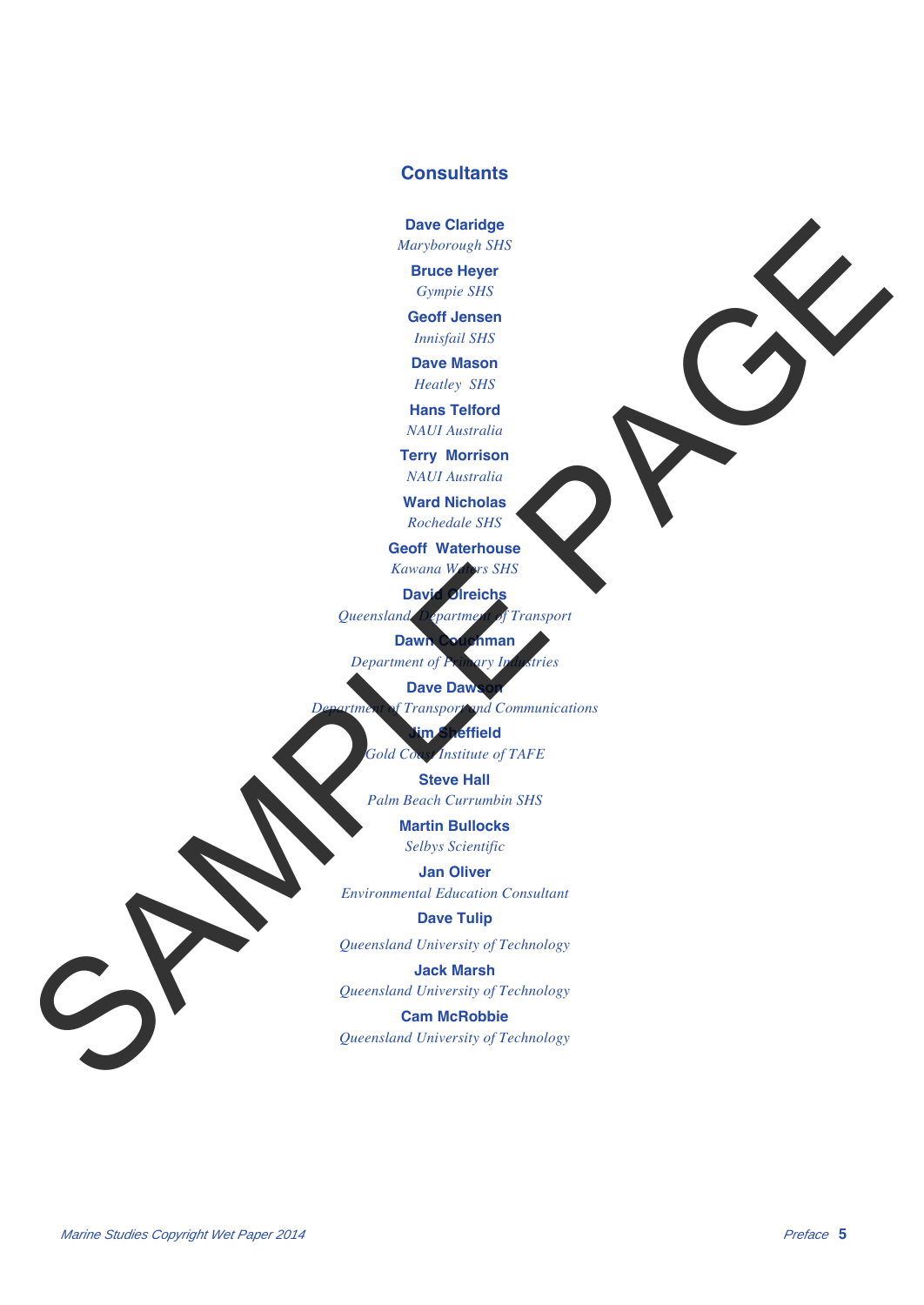### **Syllabus references**

The table over shows how the book matches each of these syllabi. Addresses are as follows:-

Classroom objectives Senior Secondary School Studies Syllabus, copies of which may be obtained from PO Box 1939, Spring Hill, 4000. obtained from PO Box 1379, Spring Hill, 4000.

National Powerboat Training Scheme Topics - Australian Yachting Federation, Locked Mail Bag<br>806, Milsons Palm, Sychey, 2000. 1, Sydney, 2000.

Commonwealth Department of Transport and Communications Handbook for Radiotelephone Ship Station Operators (Restricted certificate standard) copies of which can be obtained from State

NAUI National Association of Underwater Instructors syllabus on skindiving. Copies of which can be obtained from NAUI Australia 145 Old Cleveland Rd. Capalaba 4157. Syllabus reformes and a grand control of the control of the control of the control of the control of the control of the control of the control of the control of the control of the control of the control of the control of t

GREEN - Global Rivers Environmental Education Network- water quality monitoring syllabus of Stapp and Mitchell available from 2050 Delaware Ave, Ann Arbor, Michigan, USA 48103 which is now widely used in Australian States.

Queensland University of Technology Kelvin Grove Campus Marine Education Materials Locked Mail Bag No 2 Red Hill 4059

Offices.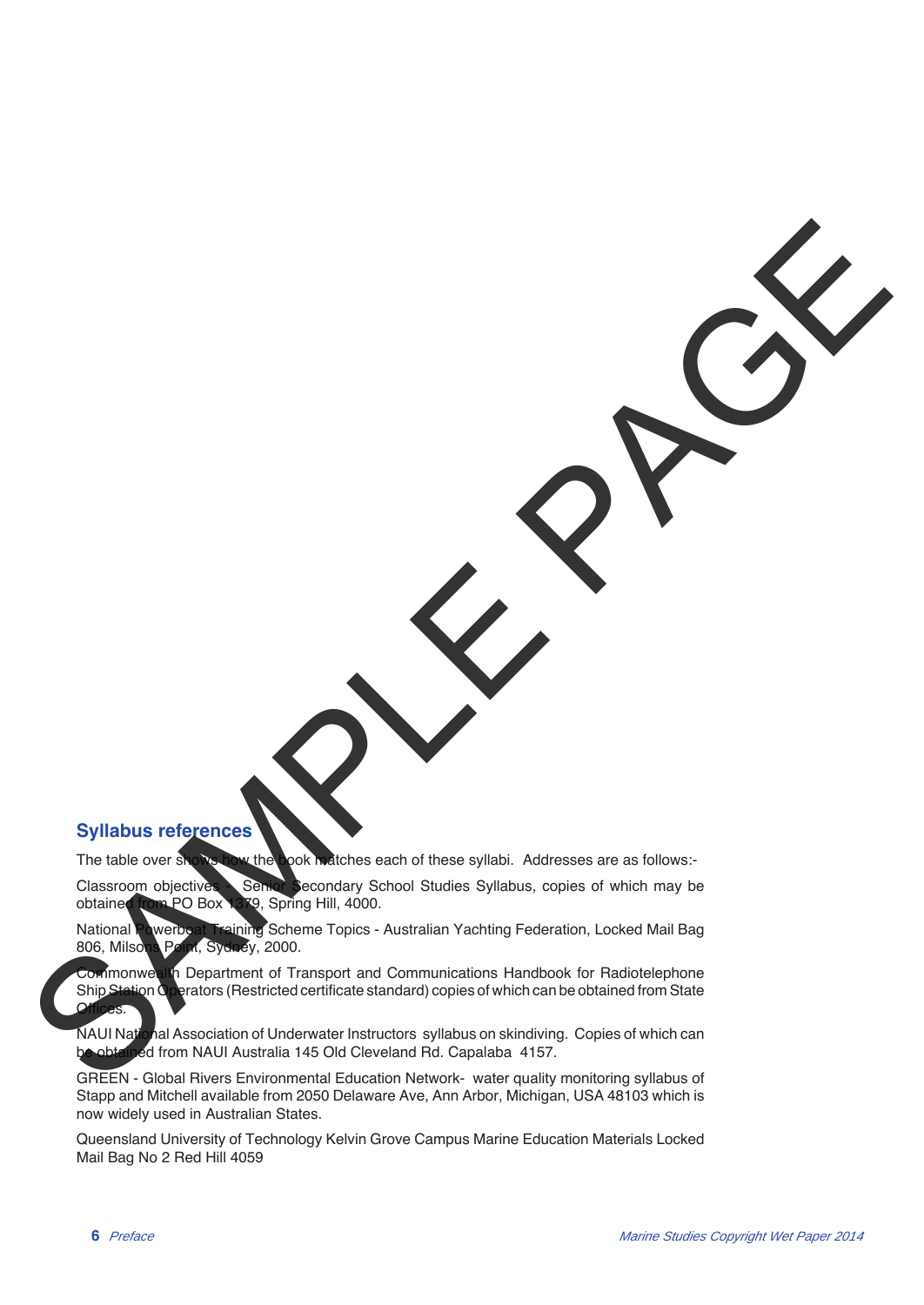## **Standards and chapter design**

This book is designed for a two year course of study by students aged over 15 years, who have approximately 240 hours of programmed class time. Each chapter has a set of **classroom objectives,** centred around a set of **topics** that have been derived from either:-

- Community standards e.g. The national restricted radio operators certificate of proficiency
- University undergraduate courses in Marine Zoology Botany
- Overseas Marine and Estuarine Courses e.g. The Rivers Project or University of Hawaii Curriculum Resear and Development Group
- Government Department publications e.g. Green Paper on Coastal Environmental Pro

The *classroom objectives* are derived from the Queensland Board of Senior Secondary School Studies Marine Studies Syllabus, which based many of its ideas on National Curriculum Standards in Marine Education.

The terms content means - knowledge and its application, process means - analysing information, writing reports, data processing and reasoning. Skills refer to physical hands on skills such as "row a boat, collect a sample of plankton using a plankton net" and attitudes are self explanatory. The illustration below, shows how these are arranged four components have been arranged in the book.



**Fig 1:** Textbook design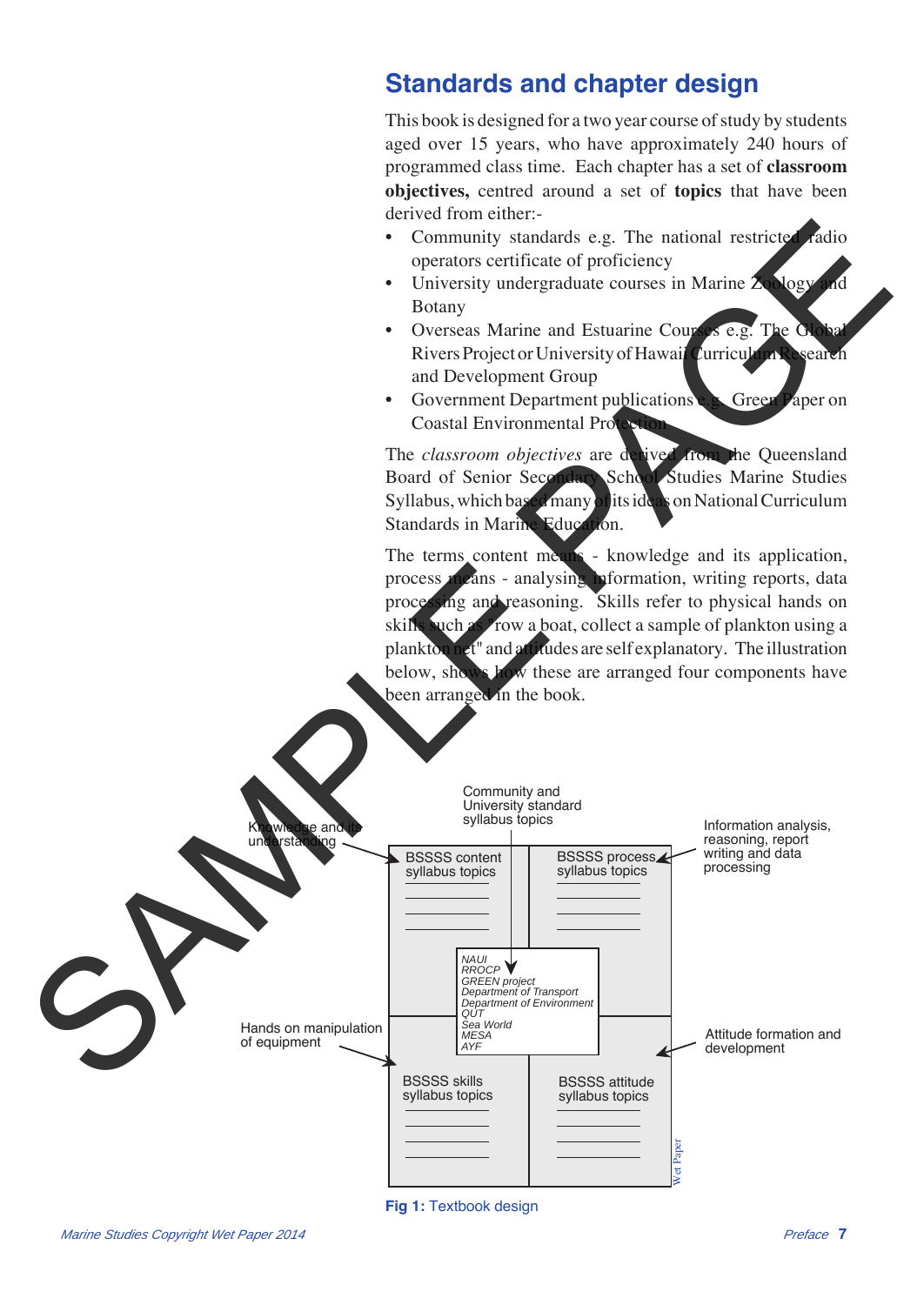| <b>Syllabus matches</b><br>Wet Paper                    | School Studies Syllabus<br>BSSSS - Board of Senior Secondary | of Telecommunications Radio Certificate<br>RROCP-<br>Commonwealth Department | NAUI - Snorkelling certificate | AUF<br>$\mathbf{I}$<br>Snorkelling certificate | TAFE<br>$\Gamma$<br>Inshore navigation co | powerboat handling<br>AYF - Training<br>$\overline{\Phi}$ |
|---------------------------------------------------------|--------------------------------------------------------------|------------------------------------------------------------------------------|--------------------------------|------------------------------------------------|-------------------------------------------|-----------------------------------------------------------|
| Chapter 1<br>Boats and equipment                        | $\bigstar$                                                   |                                                                              |                                |                                                |                                           |                                                           |
| Chapter 2<br>Outboard engines                           | ★                                                            |                                                                              |                                |                                                |                                           | ★                                                         |
| Small craft safety<br>Chapter 3                         | ★                                                            |                                                                              |                                |                                                |                                           | ★                                                         |
| Navigation<br>Chapter 4                                 |                                                              |                                                                              |                                |                                                | ★                                         | $\bigstar$                                                |
| Small craft handling<br>Chapter 5                       |                                                              |                                                                              |                                |                                                |                                           | $\bigstar$                                                |
| Chapter 6<br>Chartwork                                  |                                                              |                                                                              |                                |                                                | ★                                         | $\star$                                                   |
| Chapter 7<br>Tides and weather                          |                                                              |                                                                              |                                |                                                | ★                                         | $\star$                                                   |
| Chapter 8<br>Marine communications                      |                                                              | $\bigstar$                                                                   |                                |                                                |                                           | $\star$                                                   |
| Chapter 9<br>Skindiving                                 |                                                              |                                                                              | ★                              | ★                                              |                                           |                                                           |
| Chapter 10 Managing marine accidents                    |                                                              |                                                                              | ★                              | ★                                              |                                           | ★                                                         |
| Chapter 11 Oceans                                       | ★                                                            |                                                                              |                                |                                                |                                           | $\star$                                                   |
| Chapter 12 Coastlines                                   | $\bigstar$                                                   |                                                                              |                                |                                                |                                           |                                                           |
| Chapter 13 Sea water quality and<br>llution             | $\bigstar$                                                   |                                                                              |                                |                                                |                                           |                                                           |
| Chapter 14 Plankton                                     | $\bigstar$                                                   |                                                                              | ★                              | $\star$                                        |                                           |                                                           |
| Chapter 15 Nekton                                       | ★                                                            |                                                                              | ★                              | ★                                              |                                           |                                                           |
| Chapter 16 Benthos                                      | ★                                                            |                                                                              | ★                              | ★                                              |                                           |                                                           |
| Chapter 17 Marine ecos<br>tems                          | ★                                                            |                                                                              |                                |                                                |                                           |                                                           |
| Chapter 18 Aquaculture                                  | ★                                                            |                                                                              |                                |                                                |                                           |                                                           |
| Chapter 19 Principles of conservation and management    | $\star$                                                      |                                                                              |                                |                                                |                                           |                                                           |
| <b>Research</b> projects and case studies<br>Chapter 20 | $\star$                                                      |                                                                              |                                |                                                |                                           |                                                           |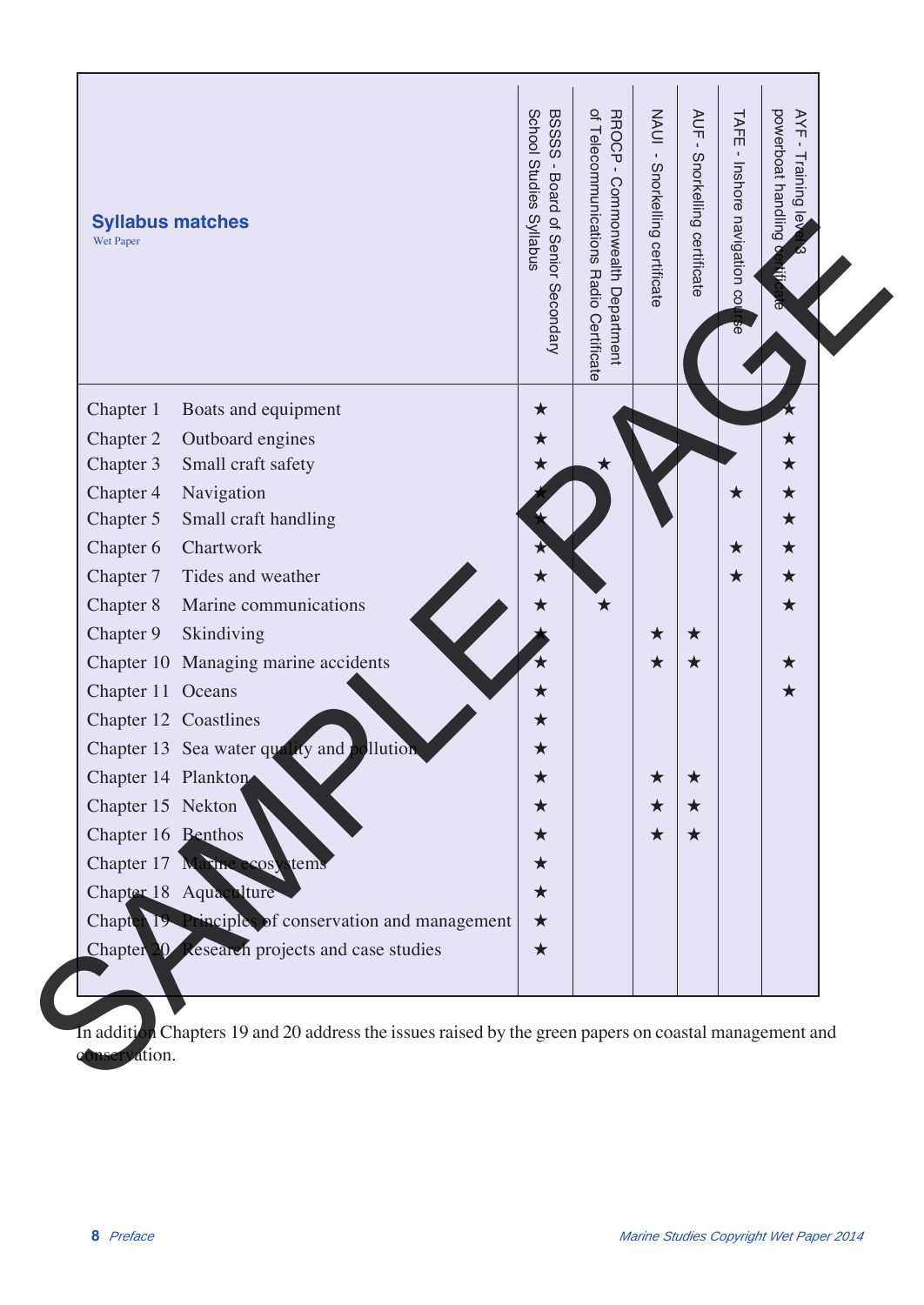## **Content**

- Design and construction of boats.
- Shapes, differences, advantages and disadvantages of planing, semi displacement, displacement hulls and multihulls.
- Shapes of different sailing craft rigs.
- Terminology applicable to most boat types including hull, bow, stern, gunwale, chine, transom, deck, cleat, bollard, propeller, tiller, rudder, keel, oars, rowlocks, stoppers, port, starboard, bilge and navigation lights. diadentaries of plaining, semi-dia-<br>
members, displacement hulls and<br>
metalling of the state of the state of the state of the state of the state of the state of the state of the state of the state of the state of the state
	- The boating safety rules as outlined by government regulations.
	- Marine craft commonly used in Australian waters.
	- Some marine terminology.

### **Process**

- Apply the uses and applications of a clove hitch, round turn and two half hitches, bowline, figure of eight and sheetbend to new situations.
- Discuss trailer use, maintenance and construction.
- Discuss the responsibilities of boat o ership e.g. third party insurance, registration and licensing.

## *National Powerboat Training Scheme Topics*

*Boat design and construction*

**Skills**

*Boat Trailers Maintenance Equipment*

*Buying a Boat*

*Rope and Knots*

- Select appropriate marine equipment for operating a boat in designated waers.
- Discuss the limitations of operating a **Un designated waters and prevail**ing weather conditions.
	- ie a clove hitch, round turn and two alf hitches, bowline, figure of eight, sheetbend, reef knot.
- Demonstrate how rope is coiled, stowed and heaved.
- Tie basic bends and hitches associated with operating a boat safely.

### **Attitudes**

Demonstrate safe working practices.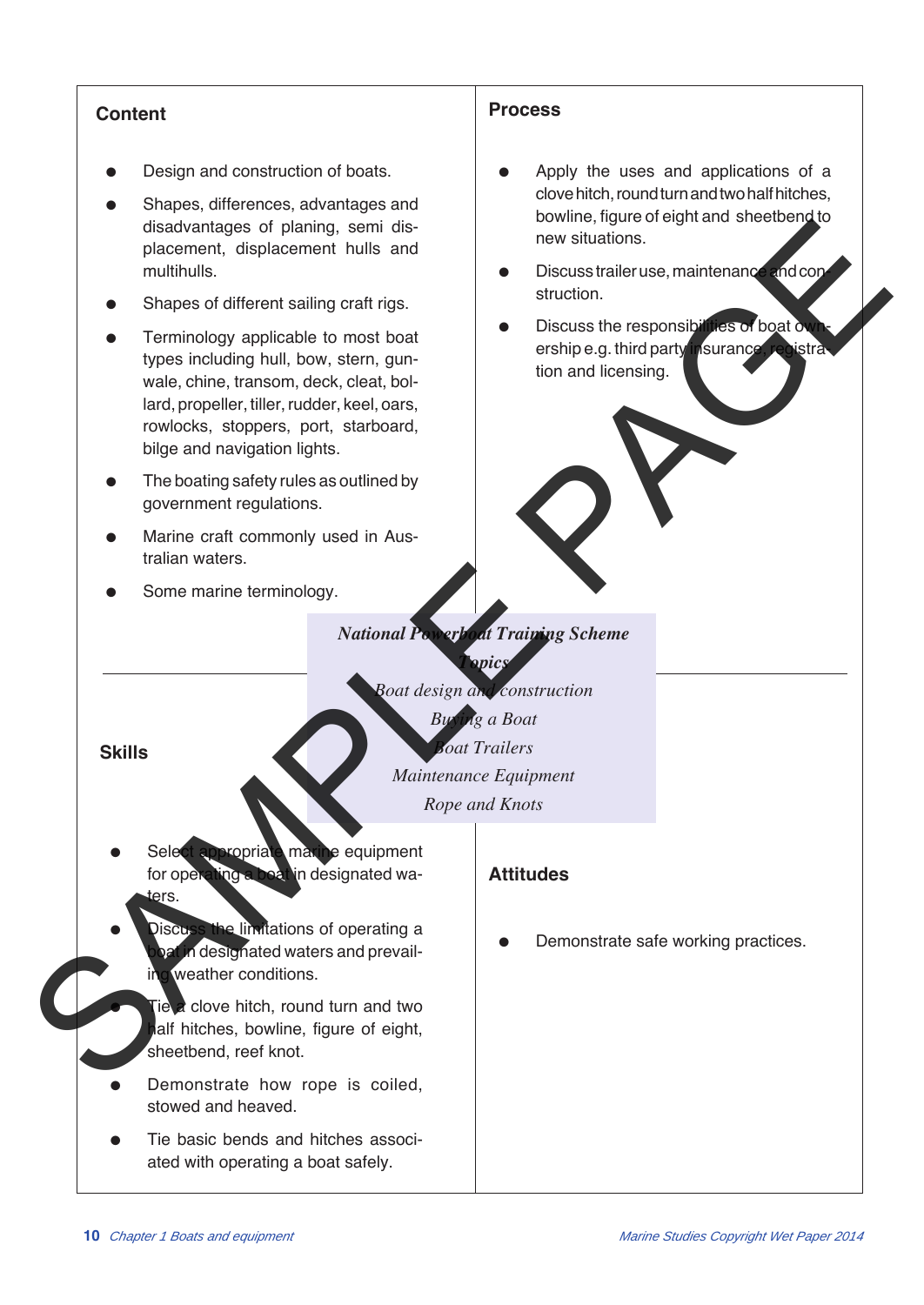Boats have been built for many different purposes and come in a wide range of shapes. Different equipment is needed for different types of boats, and so an understanding of the design and construction methods is a good place to commence this course. The coricle was one of the first recorded boats.

Heyer (1990) reports that, "The coracle was a light dinghy or skiff, with a light wooded or wicker frame covered with hides and waterproofed with tar. It was typical of boats made in Wales or Ireland."

> Fig 1 The coricle an early type of hull After Heyer 1990) Wet Paper

## **Power boats**

These can be sub-divided into two general categories:

*Launches Runabouts* **are open vessels fitted with either** outboard or inboard engines. Some of these are of the speedboat varie

*Motor cruisers,* ranging from 7m to 18m or more in length and designed for cruising, living and sleeping on board in comfort. These may be powered by either petrol or diesel inboard engines.



**Fig 2** Sail and power - these boats are designed for living on.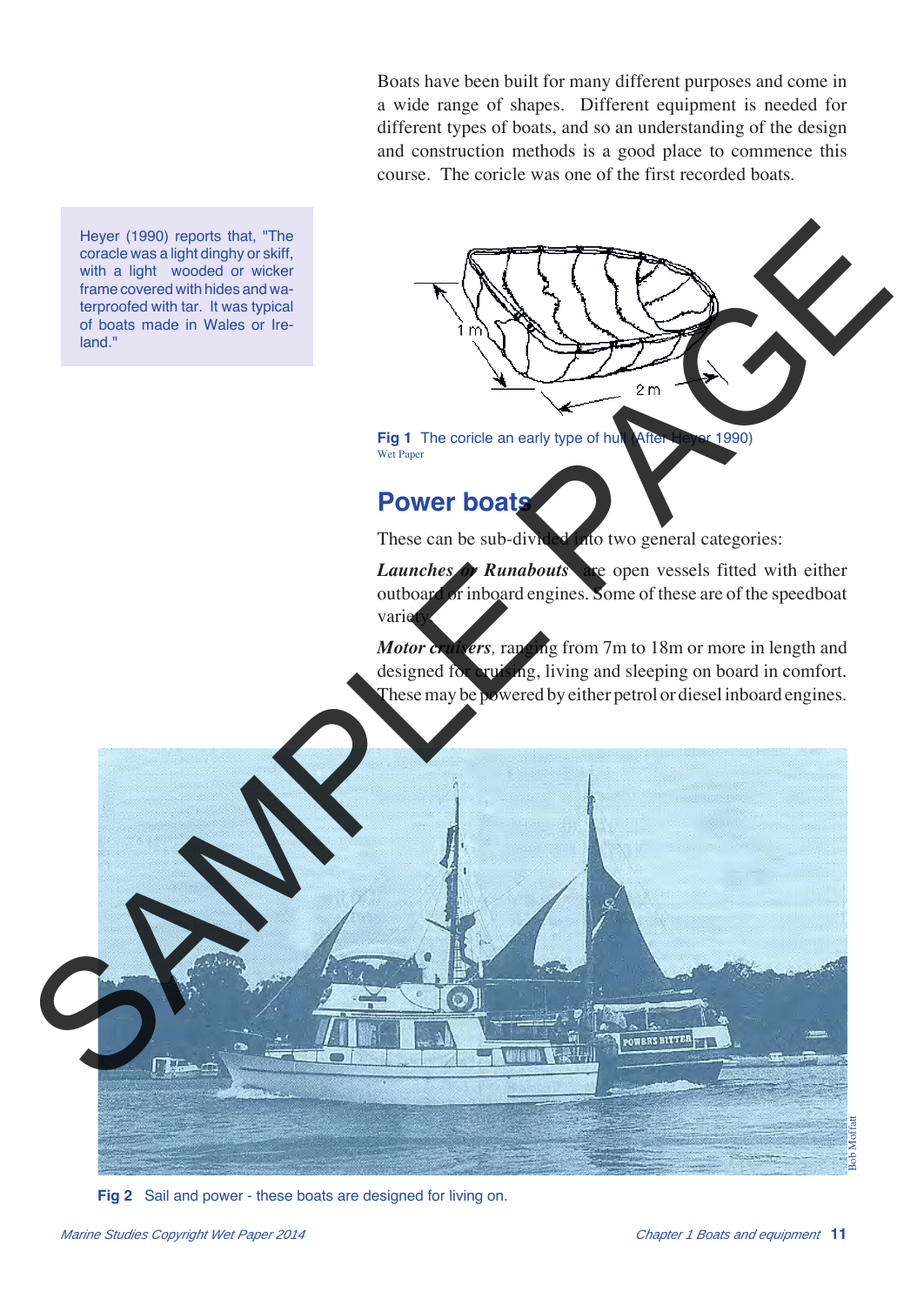## **Some boating terms**

In any new course there are new terms. An experienced mariner has an extensive vocabulary of special words that apply to the sea. Instead of introducing you to all the words at once, it is the intent of this book to introduce a few at a time so that with practice you will gradually learn them.

Let's start with a diagram of a small dinghy. The left hand side<br>is called **port** and the right side, **starboard**. The front is called is called **port** and the right side, **starboard**. The front is called the **bow** and the rear the **stern**.



![](_page_8_Figure_4.jpeg)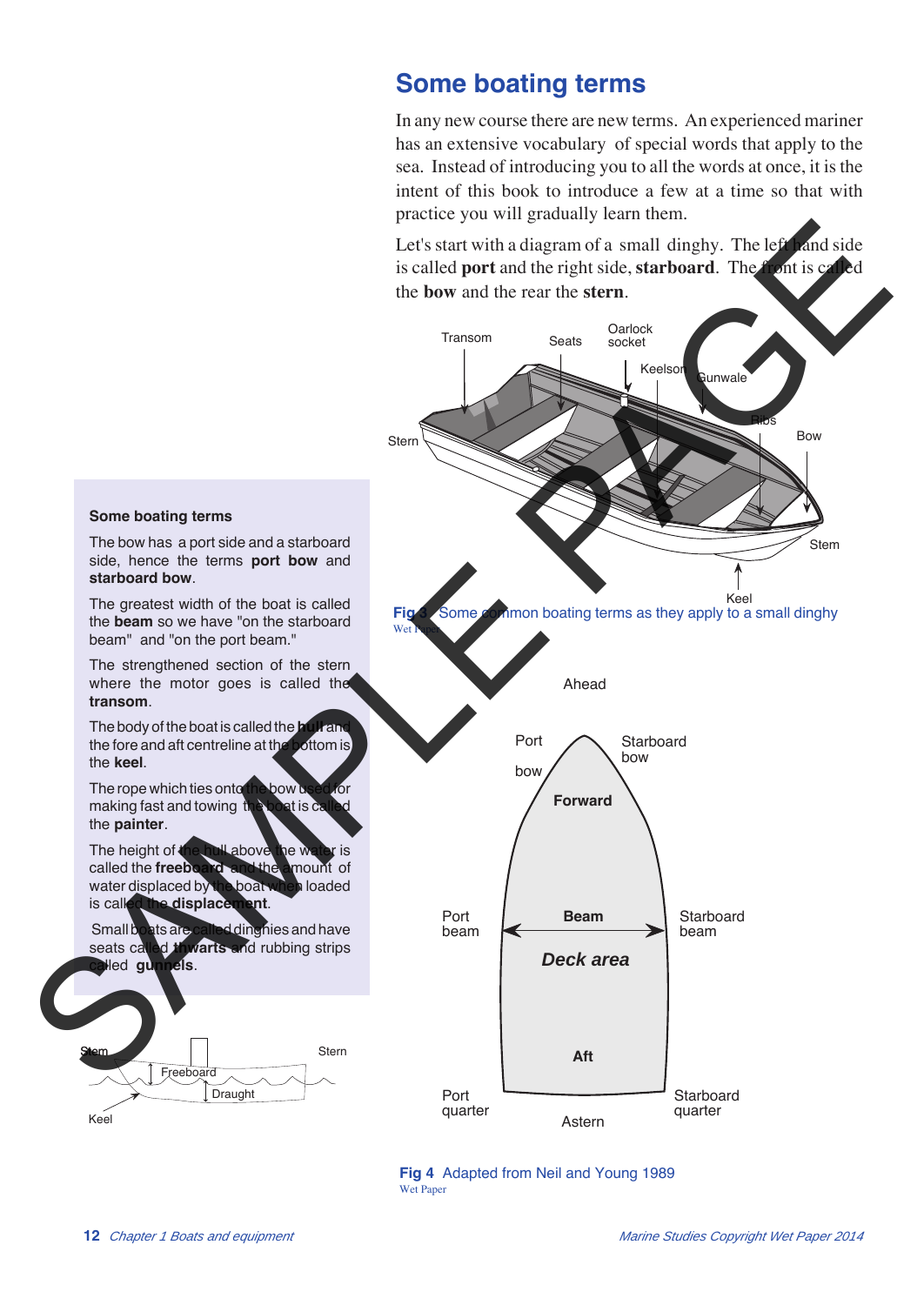Start your own glossary of terms. Each day write down the new terms you learn, their meanings and draw any diagrams to help you remember them.

![](_page_9_Figure_1.jpeg)

In a small dinghy, the entire area inside the boat is referred to as the **deck** and items are stowed on the deck. The **oars** in a small dinghy are stored on top of the thwarts and in some cases are held by octopus straps so that they do not roll around while the boat is in motion. Oars contain a **rowlock** and a **stopper** which is fitted over the **sleeve** of the oar. The oar with its **grip**, **rubber stopper** and **blade**, is fitted into a **rowlock** , is used to row the boat when the outboard motor is not in operation. A **rowlock** is placed over the oar stop which is inserted into a **rowlock block** in the gunnel prior to rowing. One of the best ways to start a practical course in boating is to do some rowing so that you can familiarize yourself with the terms mentioned.

![](_page_9_Picture_3.jpeg)

Fig 5 Parts of an oar and suggested stowage in a small ding Wet Paper

![](_page_9_Figure_5.jpeg)

**Fig 6** Modern sailing craft can be identified by the type of sailing rig they carry Wet Paper

*Marine Studies Copyright Wet Paper 2014 Chapter 1 Boats and equipment* **13**